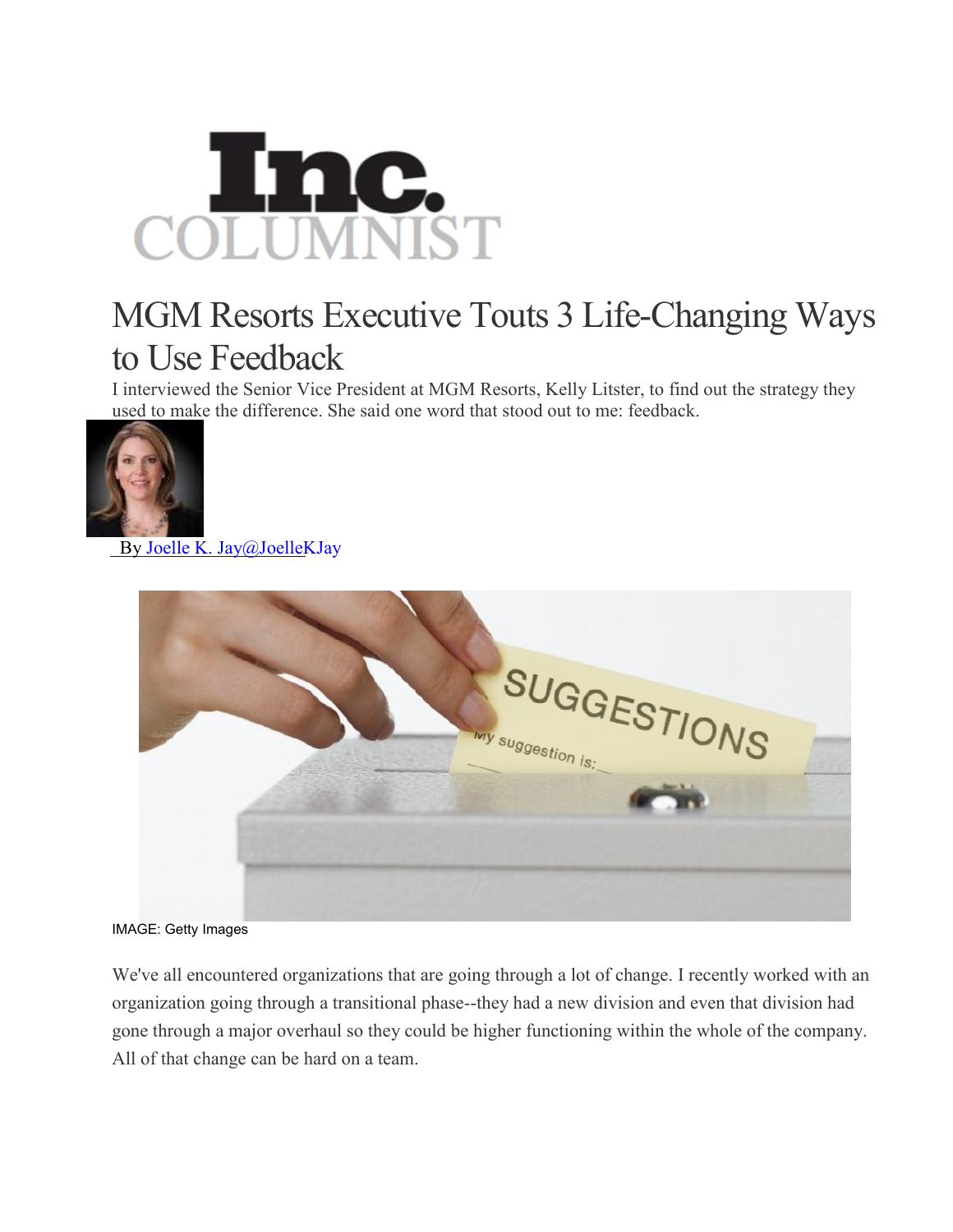Fast-forward a year later, I talked to one of the senior leaders on the team and found out that things had dramatically improved. The team was functioning productively, communicating with each other, making positive changes, and they were really on the right track.

I interviewed the Senior Vice President at MGM Resorts, Kelly Litster, to find out the strategy they used to make the difference. She said one word that stood out to me: feedback.

These are the three things Litster's team learned about feedback:

**We learned how to give feedback**. One important step this team took to improve its performance was to create a sort of social contract. They agreed to a number of behaviors they wanted to hold themselves accountable for. The team started practicing a "scoring" technique to track how well they practiced the behaviors individually, and learned how to give feedback to explain their scores for each other.

Teams like Litster's often include a number of common elements in their "operating agreements." Some items might include avoiding blame, looking for the root cause of a problem, communicating messages even when they're hard to say, and receiving messages without defensiveness even when they're hard to hear.

Litster's team held themselves accountable to scoring each other on those behaviors--a technique that made it possible for each of them to see how they score numerically, quantifying their behavior. Each individual team member can see the items they need to work on, try to remedy it and watch their score go up. It allows them to keep track of how they're doing and provides a vehicle for how to communicate those messages and transform their culture.

**We learned how to take feedback**. Litster observed that on her team, members grew in their ability to listen and open their minds to feedback, learning how to do things differently instead of being closed off.

"We had to build trust," Litster said, "The contract (or promise to behave a certain way) started us off- -we joked about it before we could live by it. Then we had some serious trust building to do. Once there was a tiny bit of trust and someone was vulnerable--the team started to come together."

They say a breaking point either leads to a breakdown or a breakthrough. In Litster's case, it led to a breakthrough. They made it safe to give feedback within their team culture, so important messages could be both delivered and received. Taking hard feedback may not always been easy for a team member. It may not be pleasant. But it*is* helpful, and essential to elevate the team.